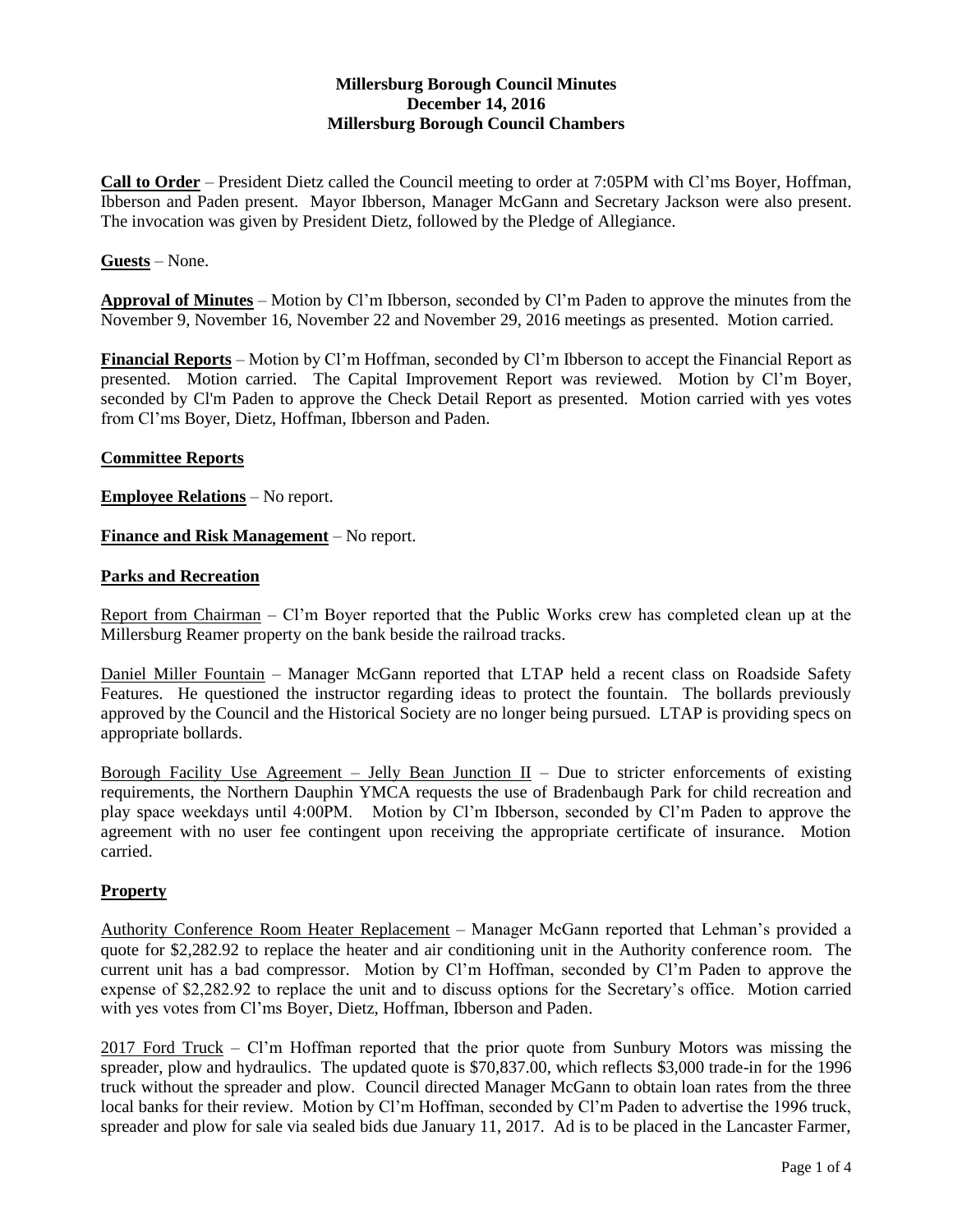the Upper Dauphin Sentinel and on the Borough's website. Motion carried with yes votes from Cl'ms Boyer, Dietz, Hoffman, Ibberson and Paden. The truck is to be placed in the Pine Street lot for inspection.

## **Public Safety**

2017 Humane Society Contract – Council reviewed and discussed the proposed agreement. Motion by Cl'm Paden, seconded by Cl'm Ibberson to approve the proposed fees (\$250 contract fee and \$633.27 to be put on account) and to include emergency animal rescue services and pick up services options. Motion carried with yes votes from Cl'ms Boyer, Dietz, Hoffman, Ibberson and Paden.

**Streets** – No report.

### **Economic Development**

Town Photos **–** President Dietz reported that the PA Visitors Bureau has a program that will feature towns as possible movie sets, if they are provided with a description and pictures of the area. He will be working on trying to build up stock photos of scenes around Millersburg. If photos are requested from the public, photo release forms will need to be in place.

### **Mayor's Report**

Funds Transfer for Police Car Purchase – Sunbury Motors has quoted \$30,497 for the car. Detailing and equipment transfer expenses bring the total to \$40,500. Motion by Cl'm Hoffman, seconded by Cl'm Paden to transfer \$11,500 from the excess part-time officer wages line item into the Capital Improvement account. Motion carried with yes votes from Cl'ms Boyer, Dietz, Hoffman, Ibberson and Paden.

Laptop Purchase Update – Mayor Ibberson reported that this is still being worked on. The issue with Dauphin County's firewall is not resolved yet.

President Dietz called an executive session at 7:55PM to discuss a personnel matter. The meeting was called back into regular session at 8:15PM.

**Manager's Report –** Manager McGann reported on unpermitted stormwater issues at three locations in the 700 block of Church Street. Stone parking areas were constructed at all three sites, without proper permitting. The owner of 755 Church will remove the required amount of stone to be below the maximum allowance of impervious surface. As directed by the Planning Commission, McGann will be contacting the owner of 763 and 765 Church Street to discuss obtaining proper permits or partial removal of stone.

## **Unfinished Business**

Conflict of Interest Abstention Form – Council has previewed the draft form. The memo style form is to be completed whenever a Councilmember abstains from voting. Completed forms are to be retained by the Borough Secretary. Motion by Cl'm Paden, seconded by Cl'm Ibberson to approve the form for use. Motion carried.

Millersburg Fire Company Service Agreement – Council reviewed the final version (draft dated December 6, 2016). The agreement has a three year term and provides for the following fire protection tax rates: 2017: 0.75 mills; 2018: 0.75 mills; 2019: 0.80 mills. Motion by Cl'm Boyer, seconded by Cl'm Paden to approve the agreement. Motion carried.

## **New Business**

2017 Budgets – The General Fund budget was presented in the amount of \$963,584; Liquid Fuels budget in the amount of \$103,348.58; and the Capital Improvement budget in the amount of \$100,762.85. Motion by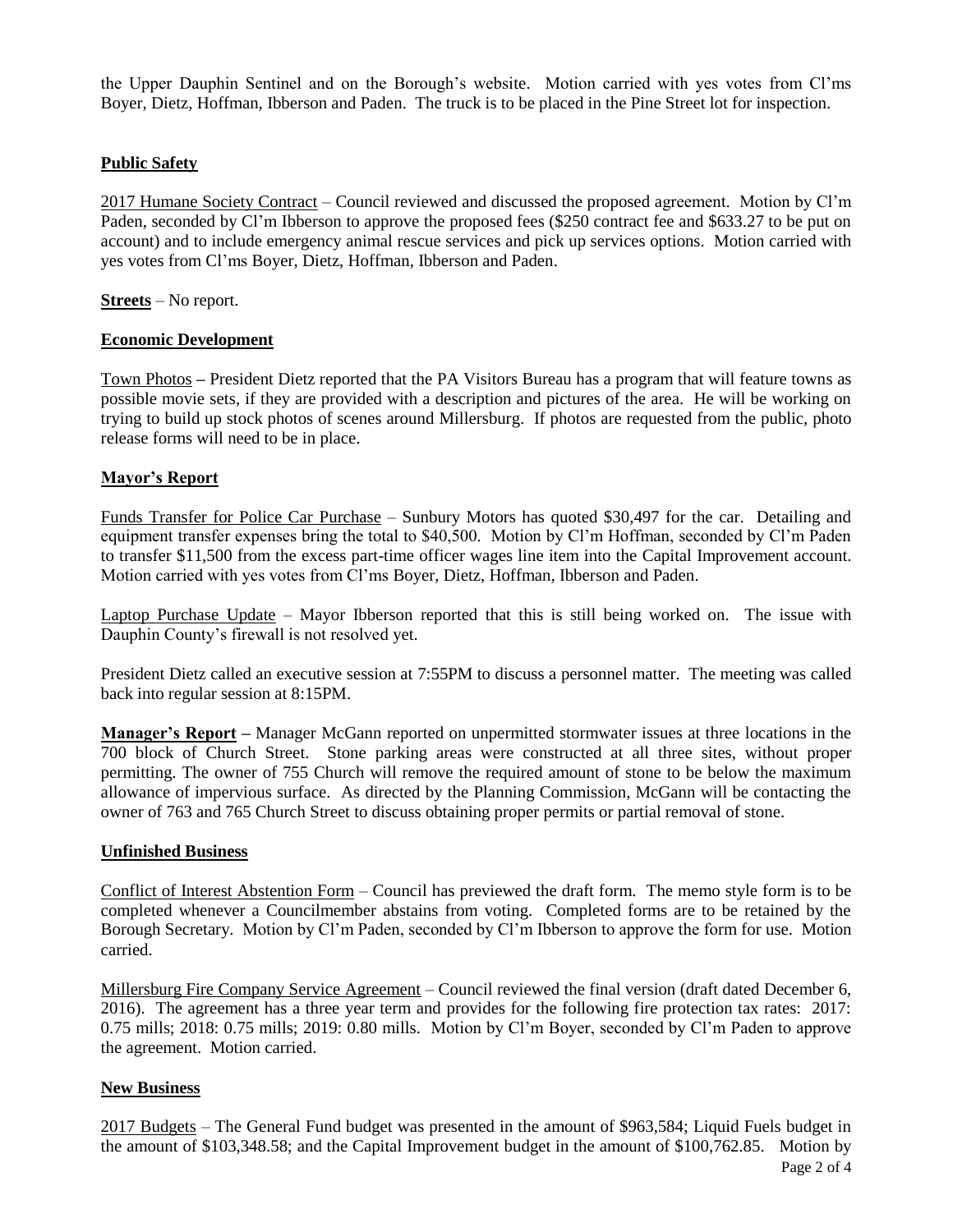Cl'm Hoffman, seconded by Cl'm Ibberson to approve the three budgets as presented. Motion carried with yes votes from Cl'ms Boyer, Dietz, Hoffman, Ibberson and Paden.

Borough Ordinance No. 3-16 – 2017 Tax Levies – This ordinance sets the 2017 general real estate tax at 5.20 mills and the fire protection tax at .75 mills. Motion by Cl'm Ibberson seconded by Cl'm Boyer to approve Borough Ordinance No. 3-16 as presented. Motion carried.

2017 Wage Certifications – Council reviewed the Non-Uniformed employee proposed wages and the Police proposed wages (as per current contract). Motion by Cl'm Ibberson, seconded by Cl'm Hoffman to approve both 2017 wage certifications as presented, effective December 25, 2016. Motion carried.

2017 Meetings Schedule – Council agreed to keep the regular meeting night as the second Wednesday of every month and Committees of the Whole monthly on the fourth Wednesday, with the exception of November; Committees will meet on Tuesday, November 21. All meetings will begin at 7:00PM. Planning Commission plans to meet on the first Wednesday of every month beginning at 6:00PM. Motion by Cl'm Paden, seconded by Cl'm Ibberson to advertise the 2017 meeting schedule as agreed upon. Motion carried with yes votes from Cl'ms Boyer, Dietz, Hoffman, Ibberson and Paden.

Borough Resolution No. 16-16 – 2017 Fee Schedule – Council reviewed the draft resolution as prepared by Manager McGann. Motion by Cl'm Ibberson, seconded by Cl'm Hoffman to approve Borough Resolution No. 16-16. Motion carried.

HRG Invoice – Council reviewed invoice for \$449. Motion by Cl'm Paden, seconded by Cl'm Ibberson to approve forwarding the invoice to Dauphin County for payment. Motion carried.

Houck Contracting Invoice – We received the final invoice from Houck in the amount of \$30,020 for repair work completed on the Daniel Miller fountain. Cl'm Boyer noted that final caulking work needs to be done and will provide language to Manager McGann for a note to include with Houck's final payment. Motion by Cl'm Ibberson, seconded by Cl'm Paden to approve paying the invoice as presented. Motion carried with yes votes from Cl'ms Boyer, Dietz, Hoffman, Ibberson and Paden. Council directed Manager McGann to request our \$500 deductible from our insurance carrier.

**Communications** – All communications were made available to Cl'ms. There was nothing requiring Council action.

## **Organization Reports**

Upper Dauphin COG – President Dietz reported that the November meeting was hosted by Wayne Township. Special guest speakers were Dauphin County Tax Claim Bureau representatives and Representative Sue Helm. COG agreed to form a committee to work on an RFP for joint UCC inspector/s. January's meeting will be hosted by Halifax Township.

Millersburg Planning Commission – President Dietz referred Cl'ms to their meeting minutes.

Appointment to Four-Year Term – Jane Woodside's term will expire at the end of the year and she has agreed to be reappointed. Motion by Cl'm Ibberson, seconded by Cl'm Paden to reappoint Jane Woodside to serve on the Millersburg Planning Commission. Motion carried.

Historic District Proposal – Manager McGann explained that as a component of a grant application process, we would first need to do an eligibility survey and requested Council's approval. Motion by Cl'm Hoffman, seconded by Cl'm Paden to authorize Manager McGann to participate in the eligibility survey. Motion carried.

Millersburg Area Pool Association – No report.